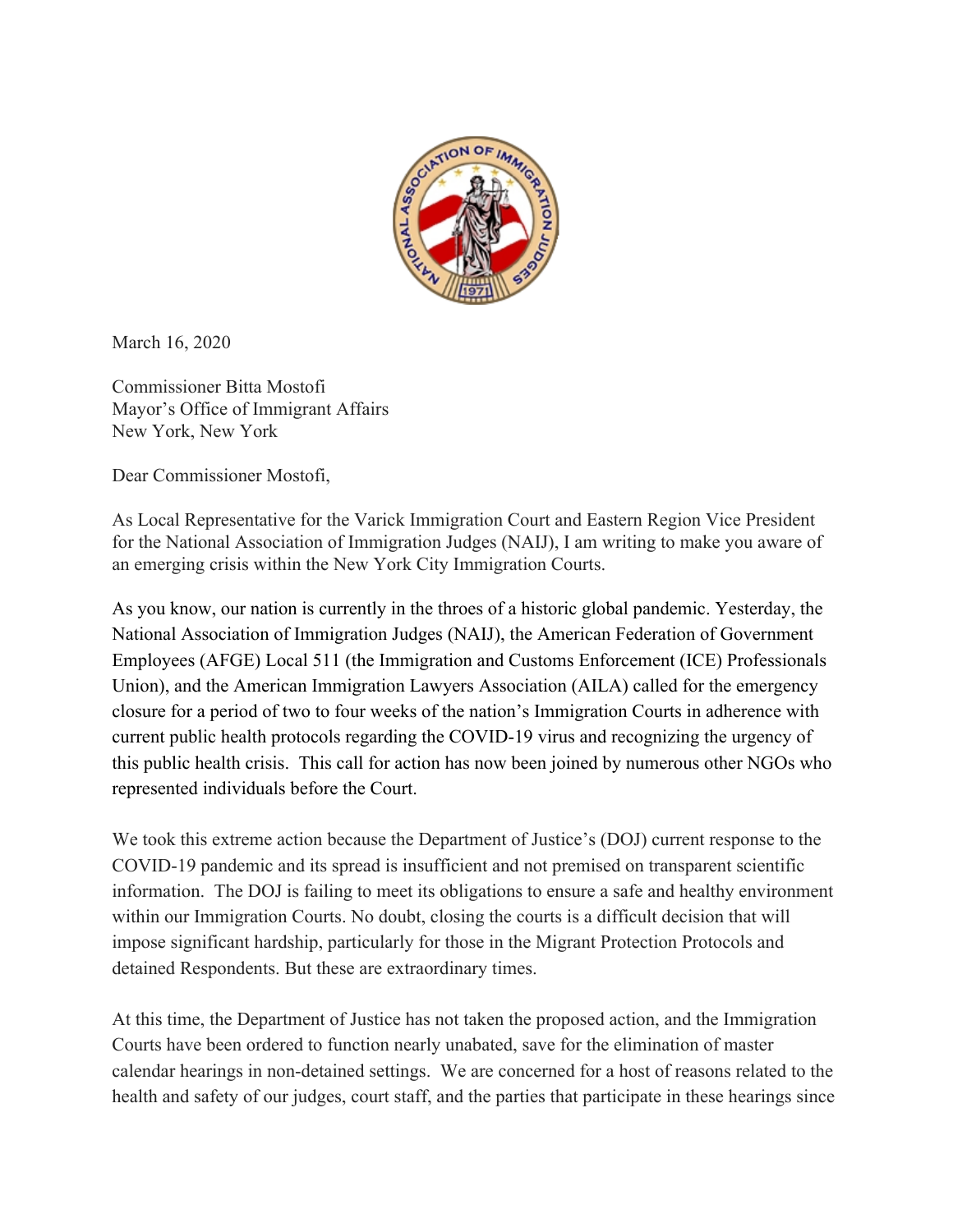every hour we learn of more individuals who have contracted COVID-19 symptoms and who either are currently or have been very recently at the Immigration Court. This morning, we learned that multiple attorneys with the New York Immigrant Family Unit Project (NYIFUP) are now reporting that they are symptomatic. In addition, earlier today, we received cryptic information about an individual working for a government agency on the 18th floor of 290 Broadway, who had experienced a fever that the individual thought was evidence that s/he had contracted the virus, but that the symptom had since cleared, and, in an abundance of caution the General Services Administration had taken steps to clean specific areas of that building. What is of real concern is that we simply don't know who has contracted this virus since carriers can be asymptomatic for long periods. On a health and safety level, it is clear that the failure to act will take a human toll that cannot be underestimated given the dire reporting coming out of the office of the President of the United States, the Centers for Disease Control, the Office of the Governor of New York, and the Office of our own New York City Mayor, Bill De Blasio.

Beyond the grave risks to the health and safety of all the parties involved, we are very concerned about the infringement of the due process rights of the Respondents who must appear at these proceedings, or who risk being ordered removed and their rights to Constitutional due process infringed upon.

Yet, the Respondents and all of the Immigration Judges and Court personnel are under a New York State and New York City mandatory directive to limit all non-essential movement within New York, while at the same time, they are being ordered by the Department of Justice to continue with hearings. There is a skeletal staff in place to make sure that these hearings can even go forward in a fair manner as a fully functioning court process requires an entire Immigration Judge team to be in place including an Immigration Judge, Legal Assistants, Judicial Law Clerks, Interpreters, Security Staff, and a host of other behind-the-scenes court personnel that process this work. Failure to ensure that all of these components are in place impacts the ability to afford due process rights to the Respondents and for them to access rights pursuant to Immigration Law. The chain of events is as follows:

- Immigration Judges call out sick and/or request leave;
- Cases cannot move forward and are cancelled:
- A case must have a new hearing date set and a new hearing notice must be generated;
- There are insufficient legal assistants available to send out new hearing notices;
- Respondents and their attorneys do not receive new hearing notices in a timely manner because there are insufficient staff to send out the hearing notices;
- Respondents and their attorneys file motions to continue or to appear telephonically, but the mail goes unopened due to staffing shortages and the fact that there is no e-filing at the New York Courts;